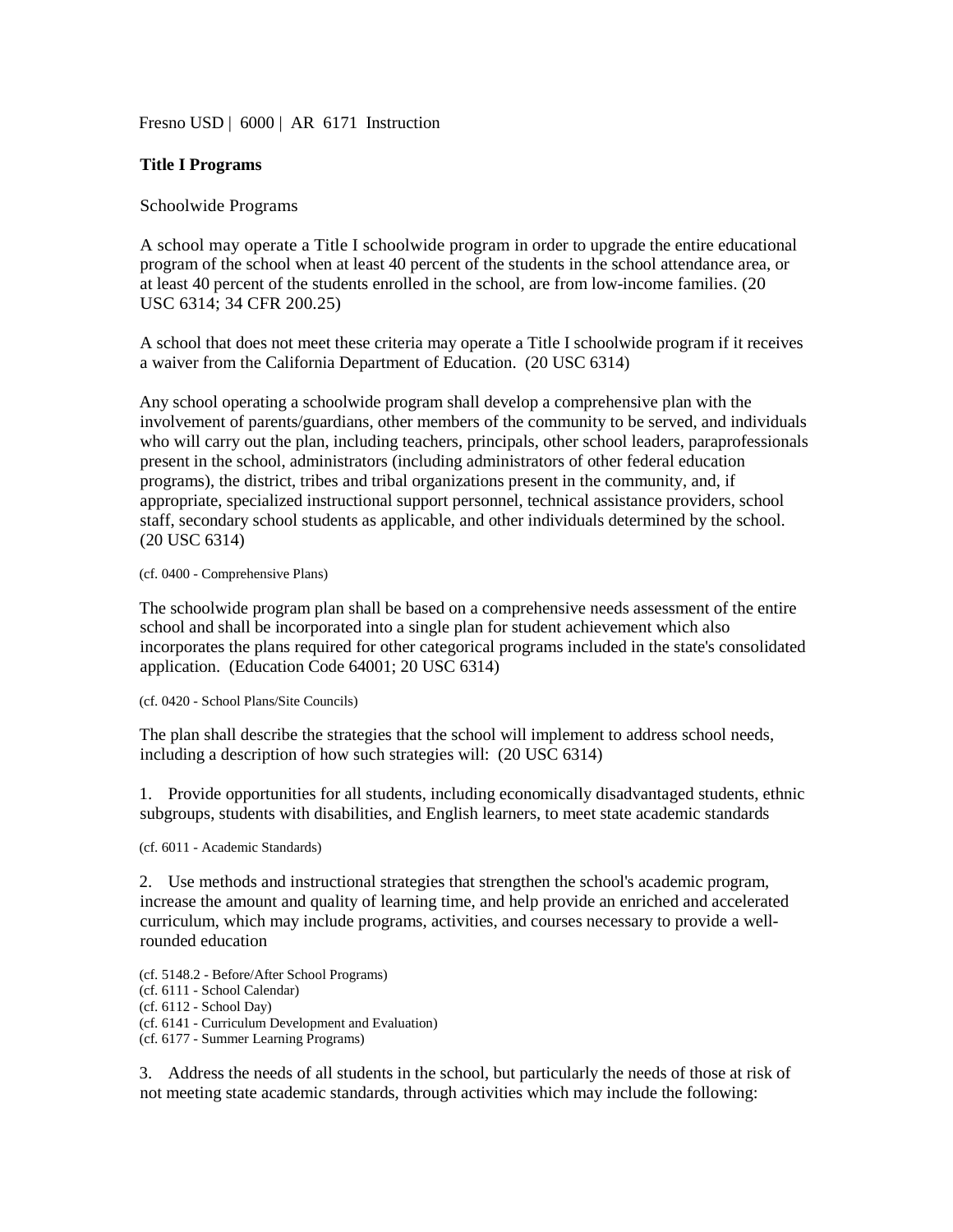a. Counseling, school-based mental health programs, specialized instructional support services, mentoring services, and other strategies to improve students' skills outside the academic subject areas

(cf. 5141.6 - School Health Services) (cf. 6164.2 - Guidance/Counseling Services) (cf. 6164.5 - Student Success Teams)

b. Preparation for and awareness of opportunities for postsecondary education and the workforce, which may include career and technical education programs and broadening secondary school students' access to coursework to earn postsecondary credit while still in high school

(cf. 6141.4 - International Baccalaureate Program) (cf. 6141.5 - Advanced Placement) (cf. 6172.1 - Concurrent Enrollment in College Classes) (cf. 6178 - Career Technical Education)

c. Implementation of a schoolwide tiered model to prevent and address problem behavior, and early intervention services, coordinated with similar activities and services carried out under the Individuals with Disabilities Education Act

d. Professional development and other activities for teachers, paraprofessionals, and other school personnel to improve instruction and use of data from academic assessments and to recruit and retain effective teachers, particularly in high-need subjects

(cf. 4111/4211/4311 - Recruitment and Selection) (cf. 4131 - Staff Development) (cf. 4222 - Teacher Aides/Paraprofessionals) (cf. 4231 - Staff Development) (cf. 4331 - Staff Development)

e. Strategies for assisting preschool children in the transition from early childhood education programs to local elementary school programs

(cf. 5148.3 - Preschool/Early Childhood Education)

The plan shall also include a description of any applicable federal, state, and local programs that will be consolidated in the schoolwide program. (20 USC 6314; 34 CFR 200.27)

The plan and its implementation shall be regularly monitored and revised as necessary based on student needs to ensure that all students are provided opportunities to meet state academic standards. (20 USC 6314)

Targeted Assistance Programs

Any schools that receives Title I funds but does not operate schoolwide programs shall use Title I funds to provide services to eligible students who are failing, to meet the state academic standards. Students shall be identified on the basis of multiple, educationally related, objective criteria, except that students in preschool through grade 2 shall be selected solely on the basis of criteria, including objective criteria, established by the district and supplemented by the school. (20 USC 6315)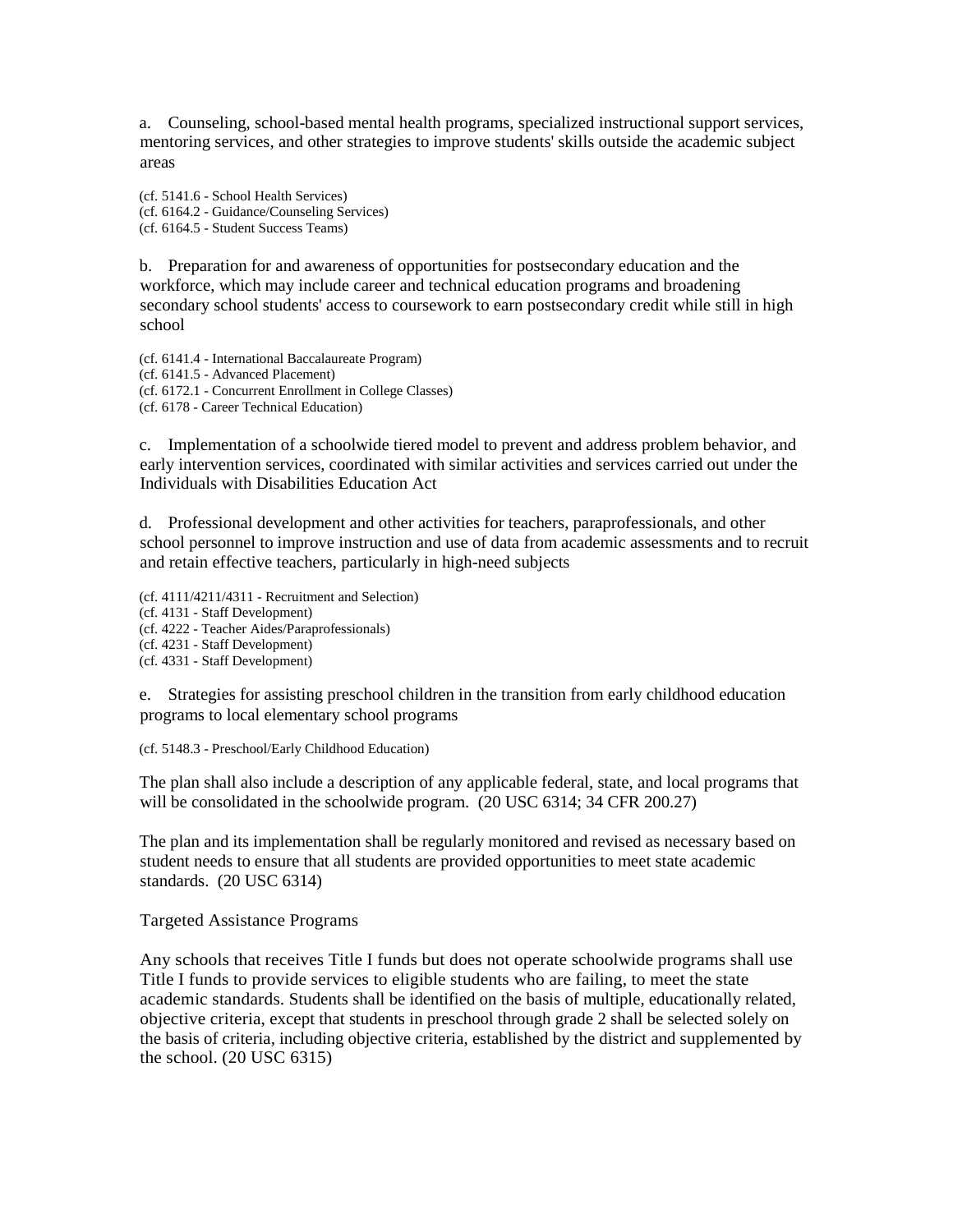Eligible students include those who are economically disadvantaged; students with disabilities; migrant students, including those who participated in a migrant education program pursuant to 20 USC 6391-6399 in the preceding two years; English learners; students who participated in a Head Start or state preschool program in the preceding two years; students in a local institution for neglected or delinquent children and youth or attending a community day program for such students; and homeless students. (20 USC 6315)

A targeted assistance program shall: (20 USC 6315)

1. Use program resources to help participating students meet state academic standards, which may include programs, activities, and academic courses necessary to provide a well-rounded education

2. Use methods and instructional strategies that strengthen the academic program and summer programs and opportunities

a. Expanded learning time, before- and after-school programs, and summer programs and opportunities

b. A schoolwide tiered model to prevent and address behavior problems, and early intervention services, coordinated with similar activities and services carried out under the Individuals with Disabilities Education Act

4. Coordinate with and support the regular education program, which may include services to assist preschool students in the transition to elementary school programs

5. Provide professional development to teachers, principals, other school leaders, paraprofessionals, and, if appropriate, specialized instructional support personnel and other school personnel who work with eligible students in Title I programs or in the regular education program. The professional development shall be provided using funds from Title I and, to the extent practicable, other sources.

6. Implement strategies to increase the involvement of parent/guardians of participating students

7. If appropriate and applicable, coordinate and integrate federal, state and local services and programs, such as programs supported by the Elementary and Secondary Education Act, violence prevention programs, nutrition programs, housing programs, Head Start programs, adult education programs, career technical education programs, and comprehensive or targeted support and improvement activities under 20 USC 6311

8. Provide assurances to the Superintendent or designee that the program will:

a. Help provide an accelerated, high-quality curriculum

b. Minimize the removal of students from the regular classroom during regular school hours for instruction supported by Title I funds

c. On an ongoing basis, review the progress of participating students and revise the targeted assistance program, if necessary, to provide additional assistance to enable such students to meet state academic standards

Participation of Private School Students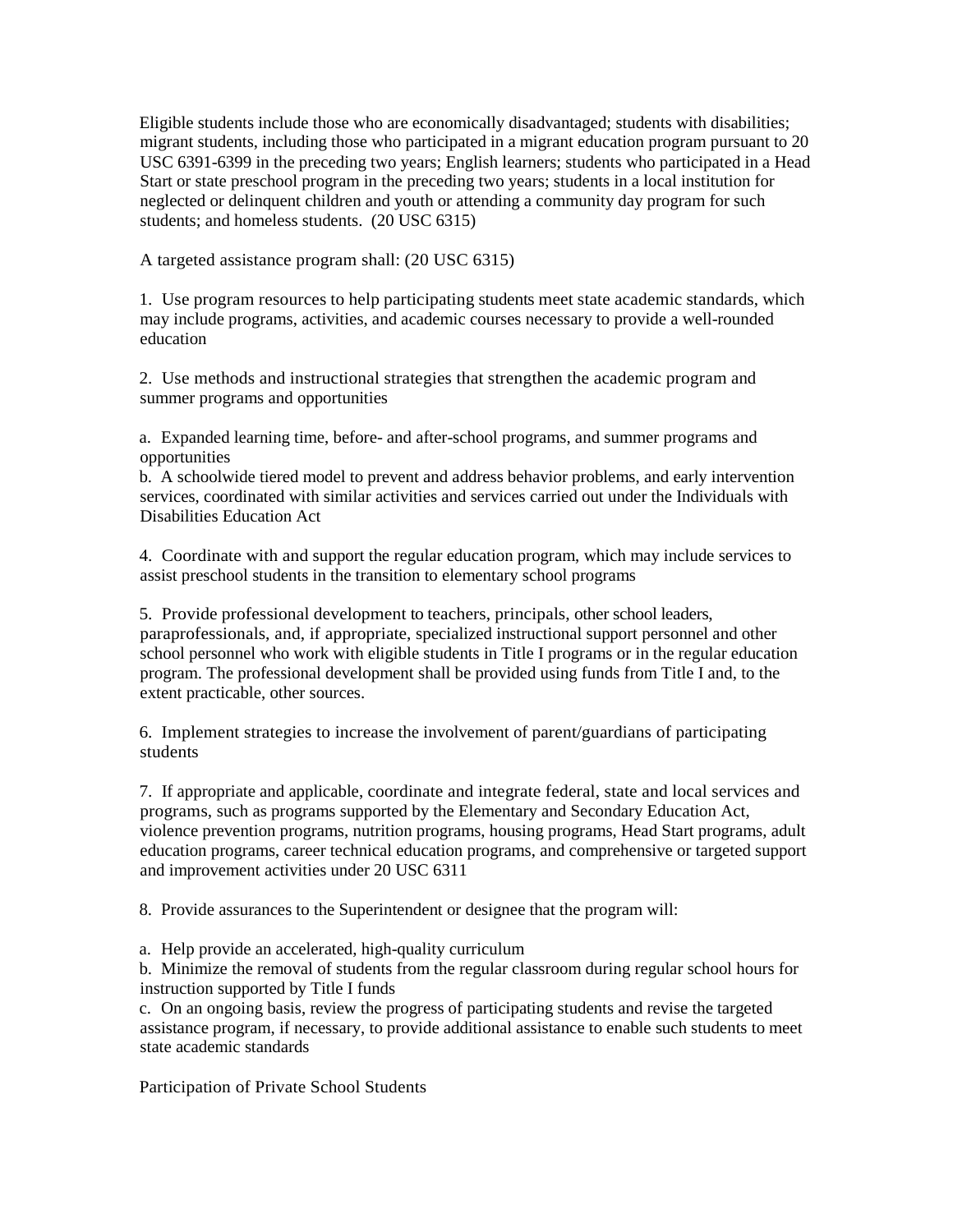Teachers and families of participating private school students shall have an opportunity to participate, on an equitable basis, in parent/guardian and family engagement activities and professional development pursuant to 20 USC 6318. (20 USC 6320, 7881)

Each year the Superintendent or designee shall contact officials of private schools with students who reside within district boundaries, regardless of whether the private school they attend is located within the district or whether or not those officials have previously indicated any interest in program participation, and invite them to a meeting to discuss the intent of Title I and the roles of public and private school officials.

The Superintendent or designee shall consult with appropriate private school officials, in a meaningful and timely manner, during the design and development of the district's programs, with the goal of reaching agreement on how to provide equitable and effective programs for eligible private school students. Such consultation shall occur before the district makes any decision that affects the opportunities of eligible private school students to participate in Title I programs and shall include consultation on issues such as the following: (20 USC 6320, 7881; 34 CFR 200.56)

- 1. How the needs of private school students will be identified
- 2. What services will be offered
- 3. How, where and by whom the services will be provided

4. How the services will be academically assessed and how assessment results will be used to improve those services

5. The size and scope of equitable services to be provided to eligible private school students, the proportion of funds allocated for such services, and how that proportion of funds is determined

6. The method or sources of data that are used to determine the number of students from low-income families in participating school attendance areas who attend private schools

7. How and when the district will make decisions about the delivery of service to such students, including a thorough consideration and analysis of the views of private school officials on the provision of services through a third party provider

8. How, if the district disagrees with the views of private school officials on the provision of services through a third party provider, the district will provide to private school officials a written analysis of the reasons that the district has chosen not to use a contractor

9. Whether the district will provide services directly or through a separate government agency, consortium, entity, or third-party contractor

10. Whether to provide services to eligible private school students by pooling funds or on a school-by-school basis

11. When services will be provided, including the approximate time of day